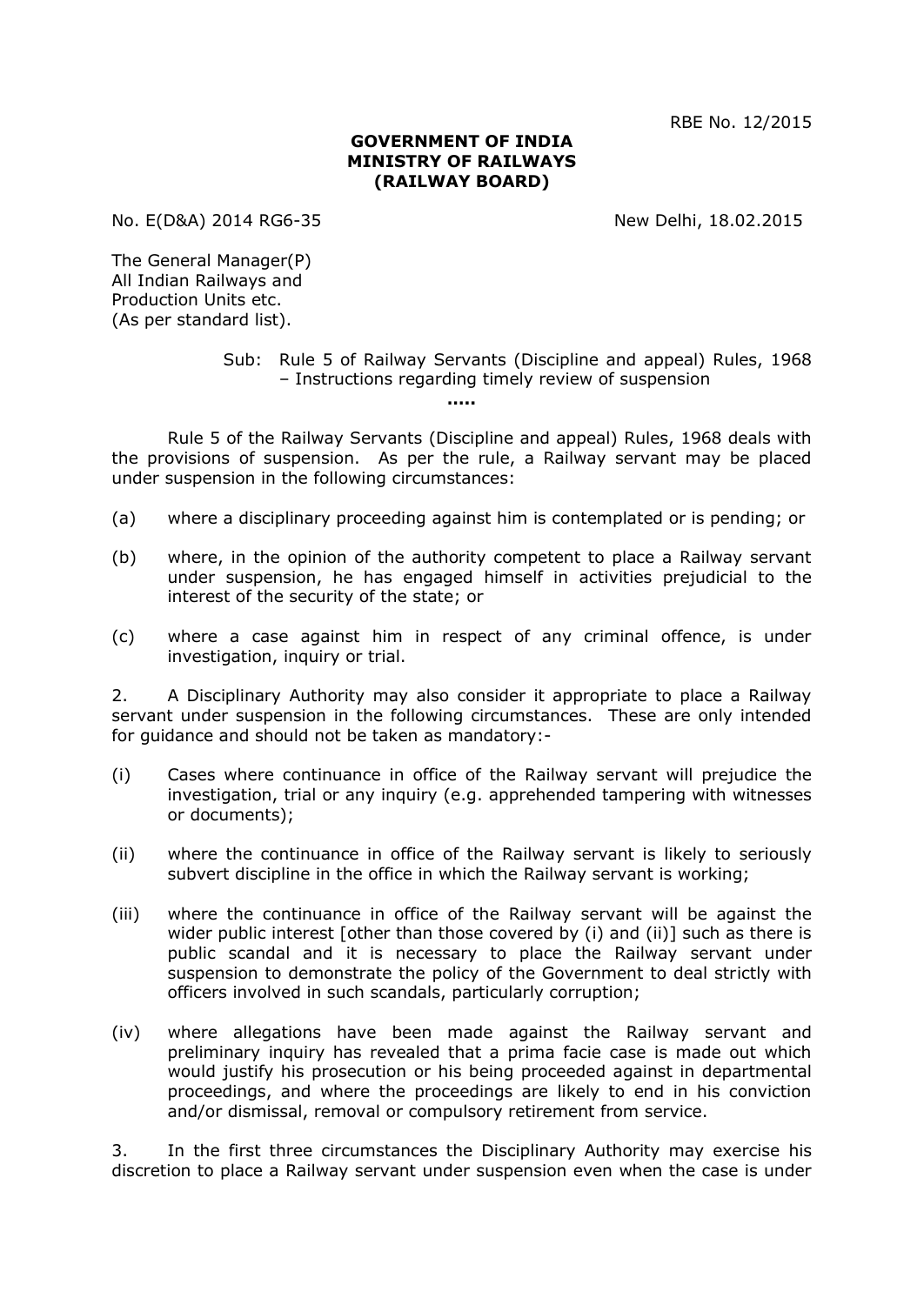investigation and before a prima facie case has been established. Suspension may be desirable in the circumstances indicated below:-

- (i) any offence or conduct involving moral turpitude;
- (ii) corruption, embezzlement or misappropriation of Government money, possession of disproportionate assets, misuse of official powers for personal gain;
- (iii) serious negligence and dereliction of duty resulting in considerable loss to Railways;
- (iv) desertion of duty;
- (v) refusal or deliberate failure to carry out written orders of superior officers.

In respect of the types of misdemeanor specified in sub-clauses (iii) to  $(v)$ herein above, discretion has to be exercised with care.

4. Rules 5(6) and 5(7) of RS(D&A) Rules, 1968, deal with the review of suspension cases. The provision of review within ninety days is applicable to all types of suspensions. However, in cases of continued detention, the review becomes a mere formality with no consequences as a Railway servant in such a situation has to be continued to be kept under deemed suspension. A review of suspension is not necessary in such cases during this period. Therefore, in all such cases the first review of suspension becomes due on completion of ninety days counting from the date, the Railway servant was released from detention, unless suspension has already been revoked. Subsequent reviews shall become due before completion of currently continuing period of suspension. During each such review, suspension can be extended for a period not exceeding 180 days at a time.

5. It has come to notice that in cases of prolonged suspension period, the courts have pointed out that the suspension cannot be continued for long and that inspite of Railway Board's instructions, the Disciplinary Authorities are not finalizing the disciplinary proceedings within stipulated time. Also, in such cases the Railway is unnecessarily paying subsistence allowance without extracting any work and if, on the culmination of the disciplinary proceedings, the charged officer is exonerated from the charges, the Railway has to unnecessarily pay the full salary and treat the period of suspension as on duty etc. It is therefore, desirable that timely review of suspension is conducted in a just and proper manner and that the disciplinary proceedings are finalized expeditiously.

6. The zonal Railways etc. may bring the existing instructions on timely review of suspension and expeditious completion of disciplinary proceedings to the notice of all concerned.

7. Please acknowledge receipt.

Morro

**(S. Modi) Dy. Director Estt. (D&A) Railway Board**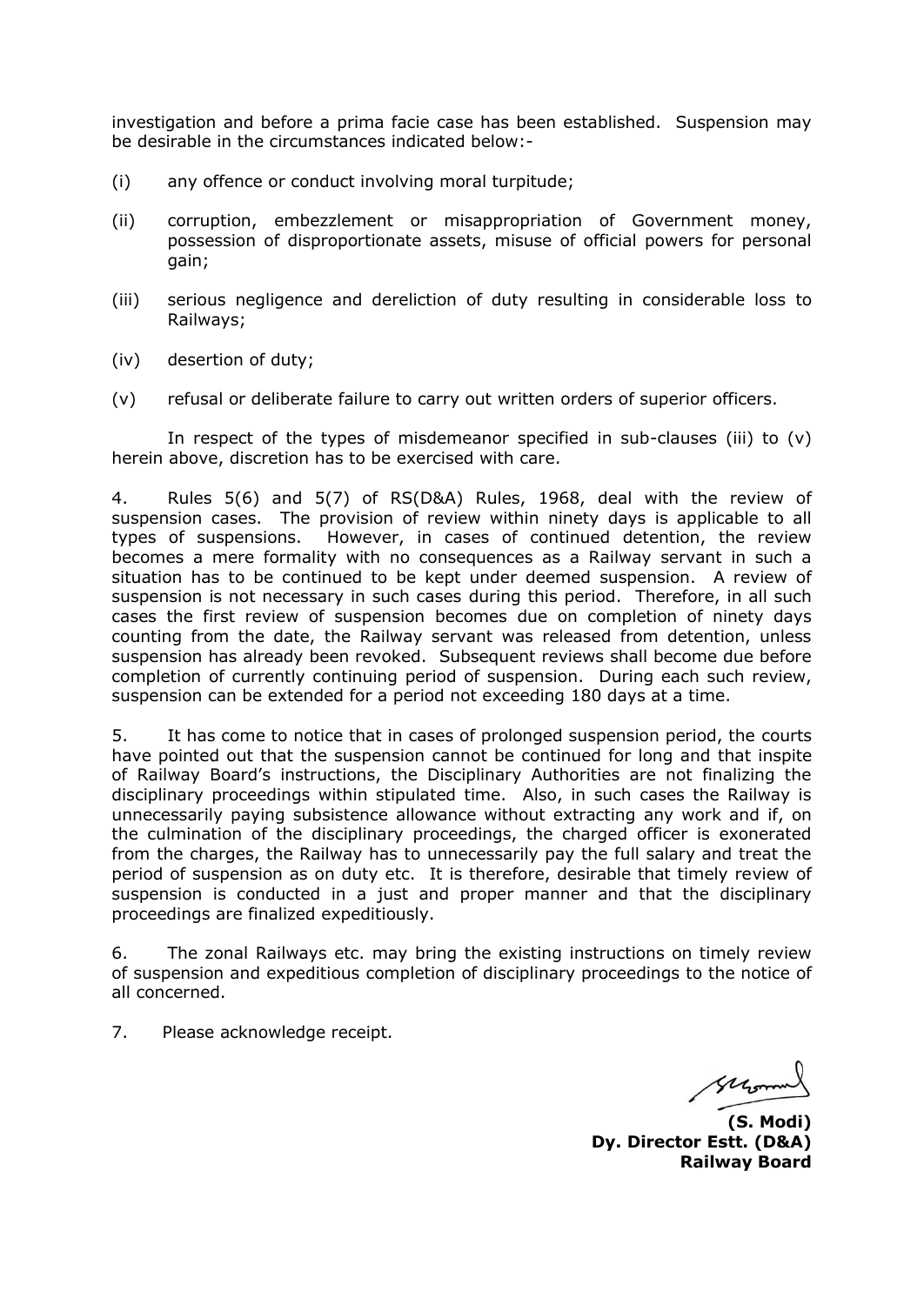**आर बी ई सं.- 12/2015**

## **भारत सरकार रेल मंत्रालय रेलवे बोर्ड**

महाप्रबन्धक (कार्मिक) सभी भारतीय रेलें और उत्पादन इकाइयां आदि (मानक सूची के अनुसार)

> **ववषय: रेल सेवक (अनशु ासन एवं अपील) ननयम, 1968 के ननयम-5 - समय पर ननलंबन के पनु ववलड ोकन के सबं धं मेंअनिुेश।**

> > \*\*\*\*\*\*\*\*

रेल सेवक (अन्शासन एवं अपील) नियम, 1968 का नियम 5 निलंबन के प्रावधानों से संबंधित है। इस नियम के अनुसार, किसी रेल सेवक को निम्नलिखित परिस्थितियों में निलंबित किया जा सकता है:

- (क) जहां उसके विरूद्ध अन्ओशासनिक कार्यवाही शुरू करने का विचार हो अथवा लंबित हो, अथवा
- (ख) जहां, रेल सेवक को निलंबित करने के लिए सक्षम प्राधिकारी की राय में, वह किसी ऐसे कार्यकलाप में लिप्त हो जो राष्ट्र की सुरक्षा के हित के प्रतिकूल हो, अथवा
- (ग) जहां उसके विरूद्ध किसी दण्डनीय अपराध के मामले में अन्वेषण, जांच-पड़ताल अथवा म्कदमा चल रहा हो।

2. अनुशासनिक प्राधिकारी किसी रेल सेवक को निम्नलिखित परिस्थितियों में भी निलंबित करना उपयुक्त मान सकता है। ये केवल मार्गनिर्देश हैं और इन्हें अनिवार्य नहीं माना जाना चाहिए-

- i) उन मामलों में जहां रेल सेवक के पद पर बने रहने से चल रहे अन्वेषण, मुकदमे अथवा किसी प्रकार की जांच-पड़ताल पर प्रतिकूल प्रभाव पड़ने की संभावना हो (अर्थात् गवाहों अथवा दस्तावेजों के साथ छेड़छाड़ करने की आशंका हो)।
- ii) उन मामलों में जहां रेल सेवक के पद पर बने रहने से उस कार्यालय, जिसमें रेल सेवक कार्य कर रहा हो, का अनुशासन गंभीर रूप से प्रभावित होने की संभावना हो।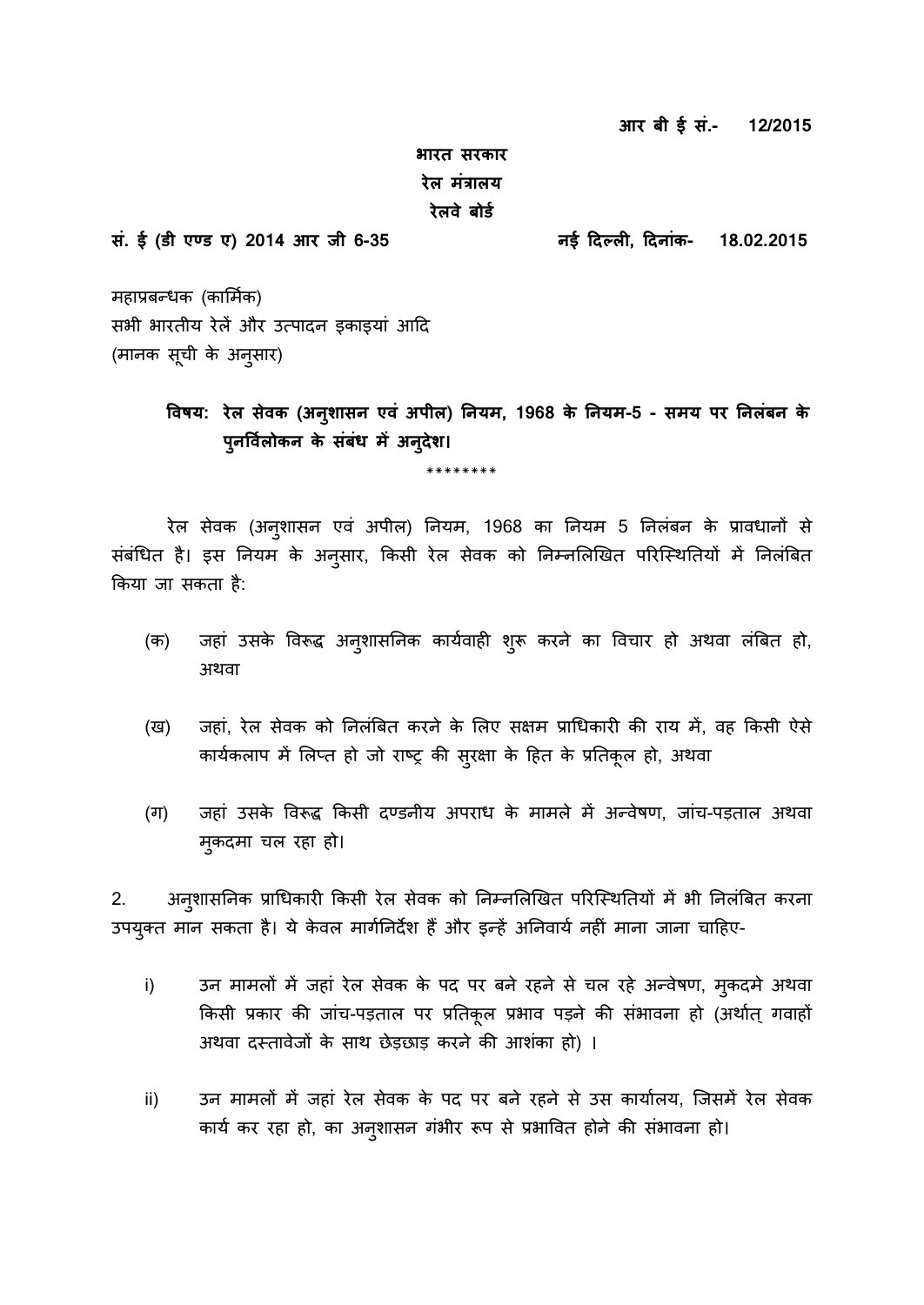- iii) जहां रेल सेवक का पद पर बना रहना व्यापक जनहित के विरूद्ध हो [(i) और (ii) में शामिल मामलों को छोड़कर] जैसे कि कोई लोकापवाद हुआ हो और ऐसे लोकापवादों, विशेषकर भ्रष्टाचार के मामलों में लिप्त अधिकारियों के विरूद्ध सख्ती से कार्रवाई करने से संबंधित सरकार की नीति को प्रदर्शित करने के लिए रेल सेवक को निलंबित करना आवश्यक हो।
- iv) जहां रेल सेवक के विरूद्ध आरोप लगे हों और प्रारंभिक जांच-पड़ताल से पता चला हो कि प्रथम दृष्टया ऐसा मामला बनता है, जिसमें उस पर मुकदमा चलाए जाने अथवा उसके विरूद्ध विभागीय कार्यवाही शुरू करने का औचित्य बनता हो, और जहां इन कार्यवाहियों के अन्त में उस पर दोष सिद्ध होने और/अथवा उसे सेवा से बर्खास्त किए जाने, हटाये जाने अथवा उसे अनिवार्य सेवानिवृत्ति प्रदान किए जाने की संभावना हो।

3. पहली तीन परिस्थितियों में अनुशासनिक प्राधिकारी, मामले के अन्वेषणाधीन होने की स्थिति में और प्रथम दृष्टया मामला सिद्ध होने से पूर्व भी रेल सेवक को निलंबित करने के संबंध में अपने विवेकाधिकार का इस्तेमाल कर सकता है। निम्नलिखित परिस्थितियों में निलंबन वांछनीय हो सकता है:

- i) कोई अपराध अथवा ऐसा आचरण जिसमें नैतिक भ्रष्टाचार हो;
- ii) भ्रष्टाचार, धोखाधड़ी अथवा सरकारी धन का गबन, आय से अधिक सम्पत्ति का होना, सरकारी शक्तियों का व्यक्तिगत लाभ के लिए दुरूपयोग करना;
- iii) ह्यूटी के प्रति गंभीर लापरवाही और कोताही बरतना जिसके परिणामस्वरूप रेलवे को काफी हानि हुई हो;
- iv) व्यूटी का परित्याग करना;
- v) वरिष्ठ अधिकारियों के लिखित आदेशों का पालन करने से मना करना अथवा जानबूझकर गलत करना।

उपर्युक्त उपखंड (iii) से (v) में विनिर्दिष्ट प्रकार के दुराचारों के मामले में विवेकाधिकार का इस्तेमाल सावधानीपूर्वक किया जाना चाहिए।

4. रेल सेवक (अनुशासन एवं अपील) नियम, 1968 के नियम 5(6) और 5(7) निलंबन के मामलों के पुनर्विलोकन से संबंधित हैं। सभी किस्म के निलंबन के मामलों में नब्बे दिनों के भीतर पुनर्विलोकन करने का प्रावधान है। बहरहाल, लगातार जेल में रहने की स्थिति में पुनर्विलोकन मात्र औपचारिकता हो जाती है जिसका कोई परिणाम नहीं होता है क्योंकि ऐसी स्थिति में रेल सेवक को